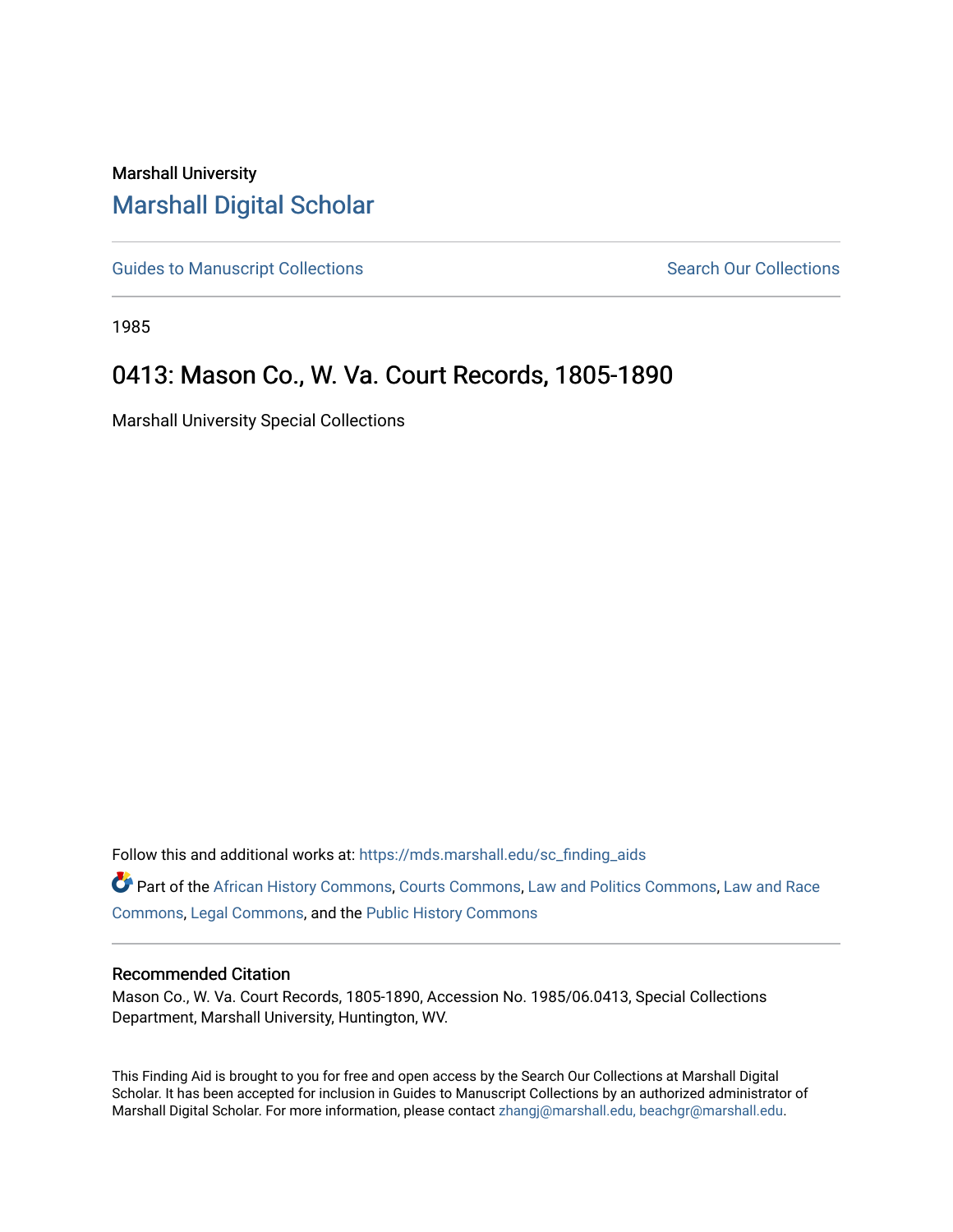#### **MASON COUNTY, WEST VIRGINIA**

#### **COURT RECORDS**

#### **1805-1890**

**(Manuscript 94, Accession 413) (Manuscript 94 A, Accession 473)**

### **including miscellaneous estate appraisals marriages, and a register of free negroes**

Scope and Content:

Assorted records of the county and circuit courts discarded when the old courthouse was razed, ca. 1955. Included are estate appraisals, school house plans, wolf scalp claims and oaths of allegiance. Also included in this collection is accession 0473, composed of photo reproduction of marriages, 1806-1850, and the Register of Free Negroes, 1838-1860.

> **Special Collections Department James E. Morrow Library Marshall University Huntington, West Virginia 1985, 1988**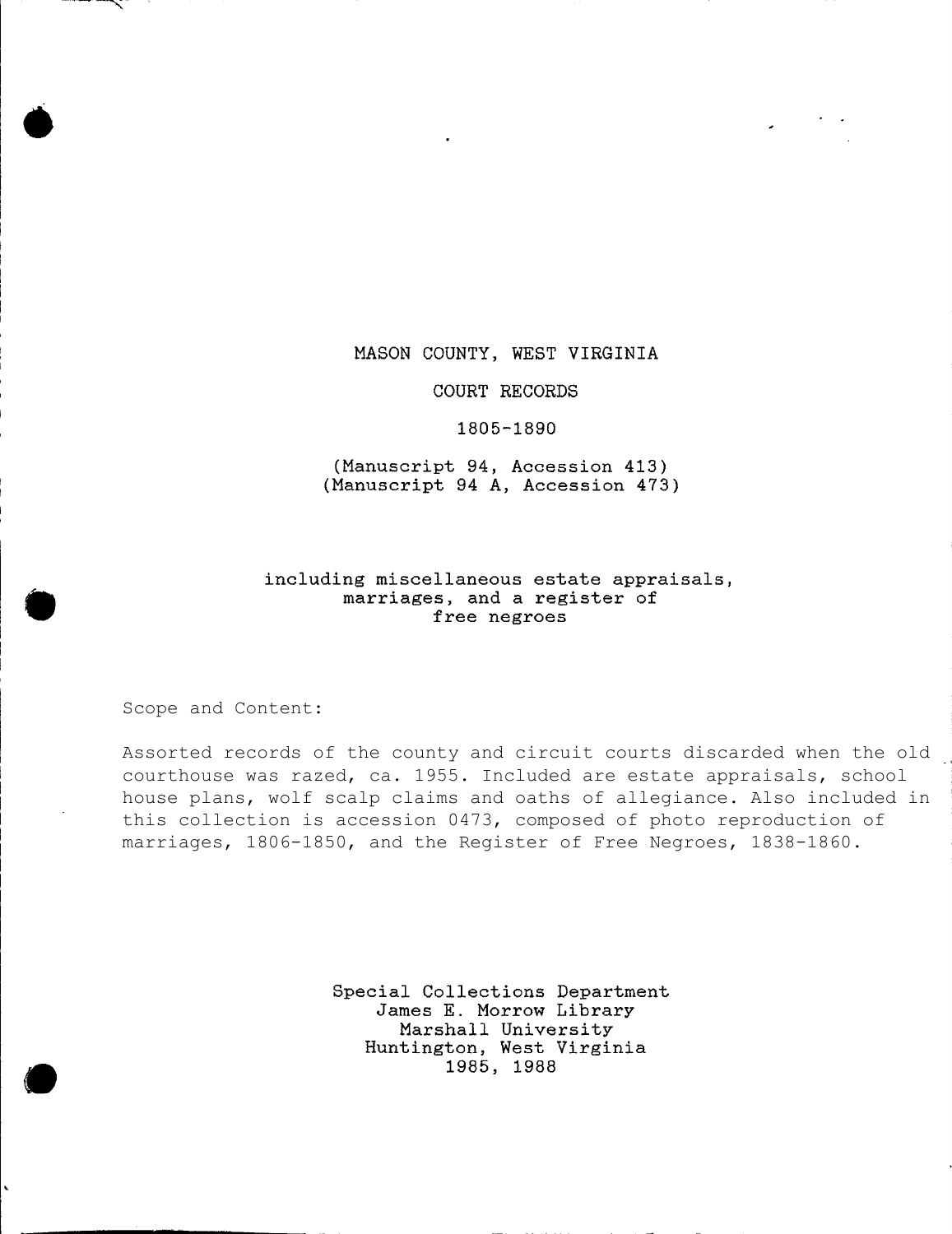$\mathcal{L}_{\mathcal{A}}$  , where  $\mathcal{L}_{\mathcal{A}}$ 

**NAME INDEX REGISTER OF FREE NEGROES, 1838-1860 [MASON COUNTY, VIRGINIA]**

 $\sim 10^{-10}$  km s  $^{-1}$ 

| Charles<br>Edmund<br><b>Esther</b> , Esther<br>Izza<br>Jacob Jacob<br>____________, Malinda<br><b>Mary</b> , Mary<br>__________, Sandford | 4<br>6<br>5<br>3<br>7<br>9<br>4 | 8, 11   |  |
|-------------------------------------------------------------------------------------------------------------------------------------------|---------------------------------|---------|--|
| BENNETT, Alonzo                                                                                                                           | 12 <sup>1</sup>                 |         |  |
| BROWN, Elliott                                                                                                                            |                                 | 2, 3, 6 |  |
| CLARK, Elizabeth                                                                                                                          | 6.                              |         |  |
| COLEMAN, Edward                                                                                                                           | 3, 6                            |         |  |
| CRAIG, Daniel<br>William                                                                                                                  | 2<br>5                          |         |  |
| HAWKINS, Jeffrey<br>Thomas                                                                                                                | 7<br>7                          |         |  |
| HAYNES, Samuel                                                                                                                            | 9                               |         |  |
| HENDERSON, Andrew M.                                                                                                                      | 8, 11                           |         |  |
| JONES, Dudley                                                                                                                             | 4, 5                            |         |  |
| KOUNS, Michael                                                                                                                            | $\mathcal{T}$                   |         |  |
| LETT, James Alfred<br>Mary Ann                                                                                                            | 10<br>$\mathbf{1}$              |         |  |
| LUCAS, Jane                                                                                                                               | 2                               |         |  |
| MAYBERRY, John                                                                                                                            | $\mathbf{1}$                    |         |  |
| MIDDLECOFF, Dana                                                                                                                          | 9                               |         |  |
| MITCHELL, Robert                                                                                                                          | 7                               |         |  |
| PAYNE, Abner (alias Allin) 10                                                                                                             |                                 |         |  |
| STROTHER, John                                                                                                                            | 1                               |         |  |
| THOMAS, Susan R.                                                                                                                          | 12                              |         |  |

*i*

I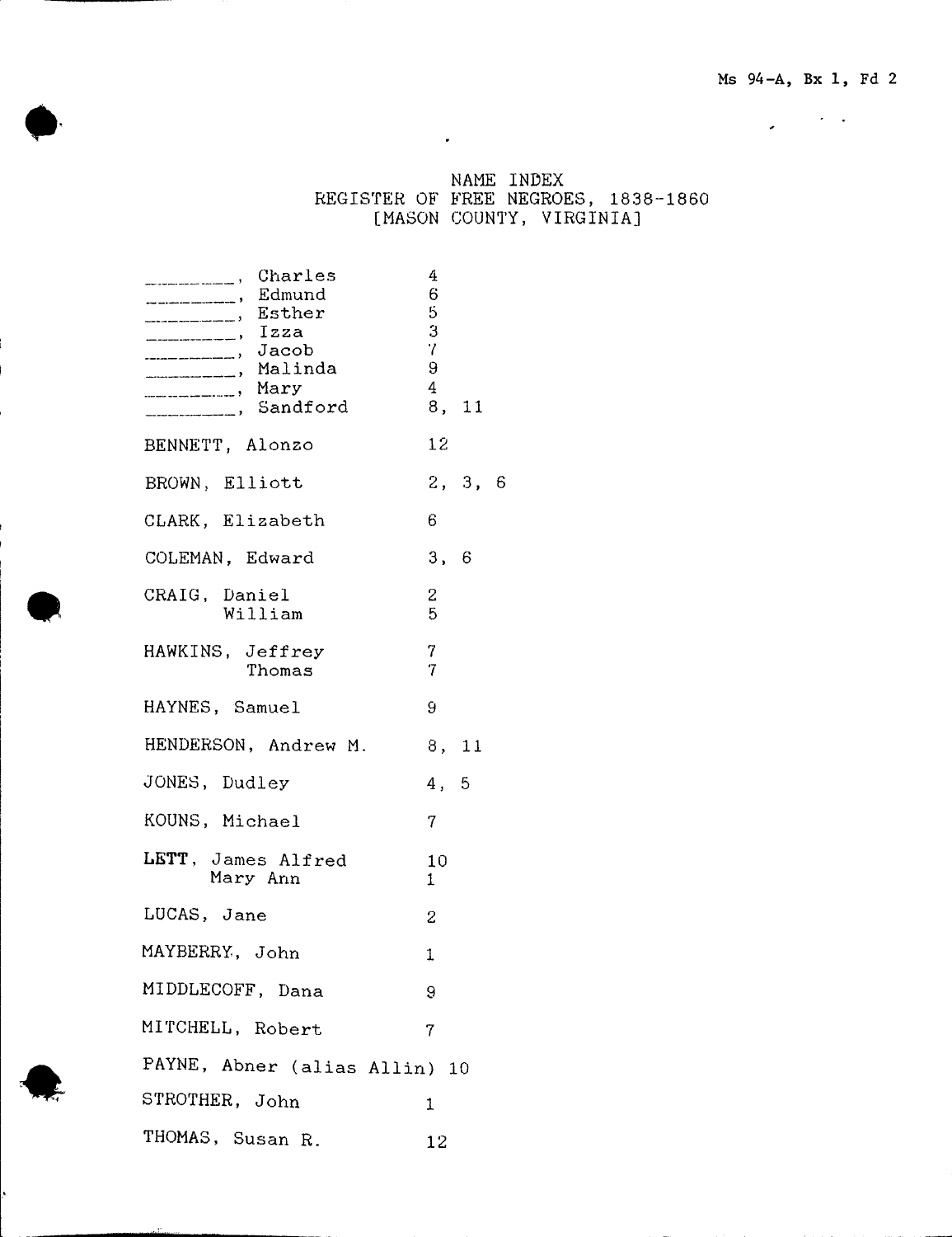**BALL, James W. 1866 BARNETT, William 1861 BLESSING, George L. 1864 CASEY, William 1864 CLENDENIN, Charles 1862 COLLIER, Andrew J. 1867 GARNER, George W. 1862 GATEWOOD, Charles P. 1866- GILL, William 1864 GILMORE, John C. 1865 GREENLEE, Clark 1859 (Fd. 44) HAWTHORN, Boling, Jr. 1866 LEWIS, George 1862 LOCK, William G. 1866 MARSH, Dorcas 1859 (Fd. 46) McCALLISTER, Joseph 1866 MIDDLECOFF, David 1857 (Fd. 47) OLIVER, Philip 1865 PEALER (or BEILER), Michael 1859 (Fd. 48) WALLIS, John R. 1866 WARDEN, James M. 1859 WINDON, Francis H. 1859 Z ERKEL, Henry 1859**

**(All in folder 8 unless otherwise designated.)**

 $\lesssim$  .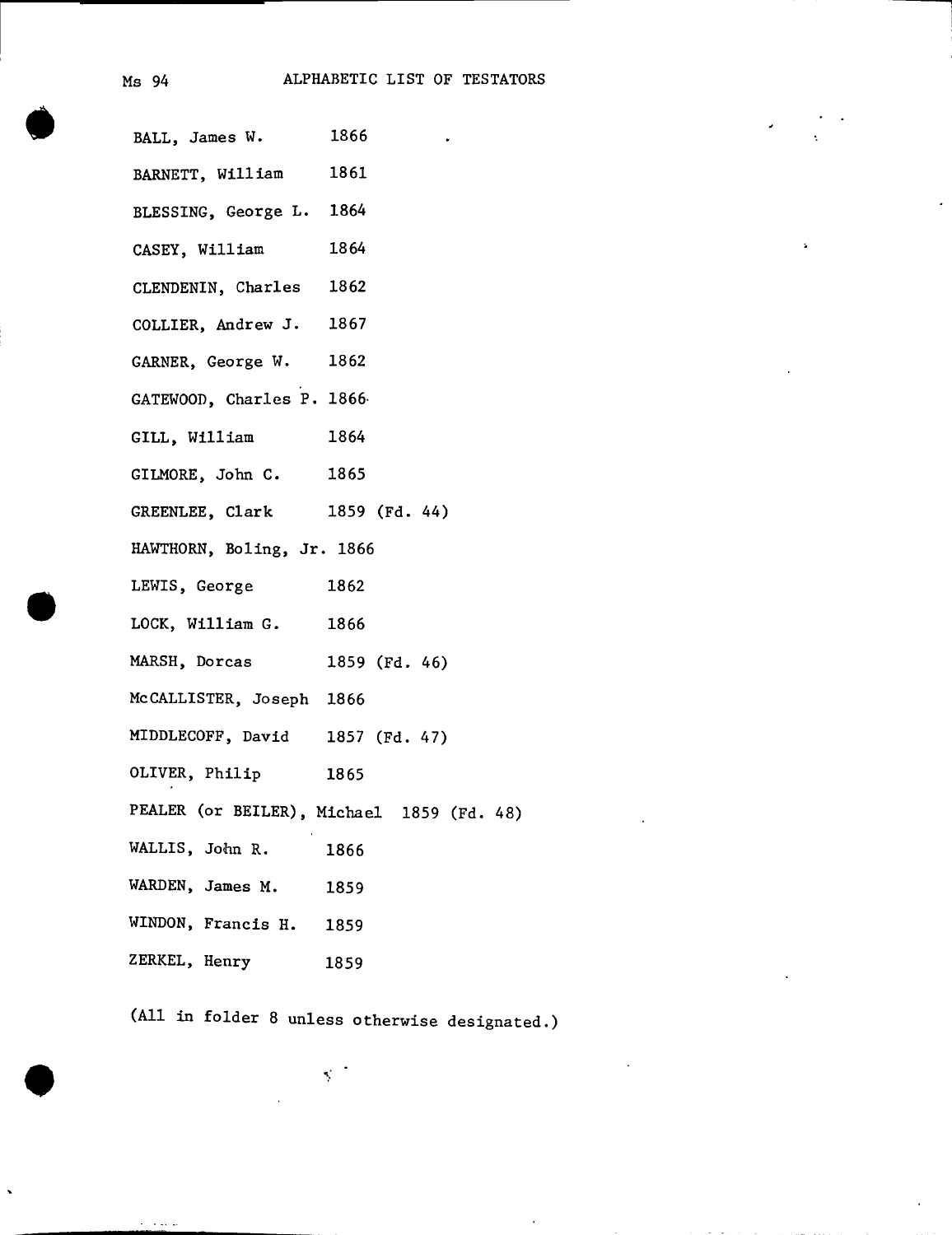**Fd 26 Wolf Scalp Claims Fd** 27  $^{\prime\prime}$  11 11 **Fd** 28  $^{\prime\prime}$   $^{\prime\prime}$   $^{\prime\prime}$   $^{\prime\prime}$   $^{\prime\prime}$ **Fd** 29  $^{\prime\prime}$  11 11 **Fd** 30  $^n$   $\cdots$   $\cdots$   $\cdots$ **Fd** 31  $\blacksquare$   $\blacksquare$   $\blacksquare$   $\blacksquare$ **Fd 32 Wolf Scalp and County Claims Fd 33** II II **Claims Fd** 34  $^{\prime\prime}$  11 11 **Fd 35 Writs (to Collect Payment) Fd 36** II **Fd 37** II **Fd 38** It **Fd 39** It **Fd 40** II **Fd 41** II **Fd 42 [Writs?] Fd 43 John Allen account Fd 44 Clarke Greenlee estate Fd 45 R. B. Lindsey Fd 46 Dorcas Marsh estate Fd 47 D- Middlecoff estate Fd 48 Michael Pealer estate Fd 49 Joseph Windon writs Fd 50 Fragments; illegible; tom 1810 4 items 1811 10 items 1821-1822 4 items 1823 5 items 1824 21 items 1825 21 items 1826 7 items 1828-1829 8 items undated 1 item 1808-1809 11 items 1818-1819 5 items 1820 7 items 1821-1823; 1825 7 items 1826 15 items 1827-1828 7 items (date illegible) 2 items 1808-1831 16 items 1807-1808 2 items 1856-1858 3 items 1820 1 item 1859 4 items 1857 2 items 1859 2 items 1808 2 items** 17 items

 $\ddot{\phantom{a}}$